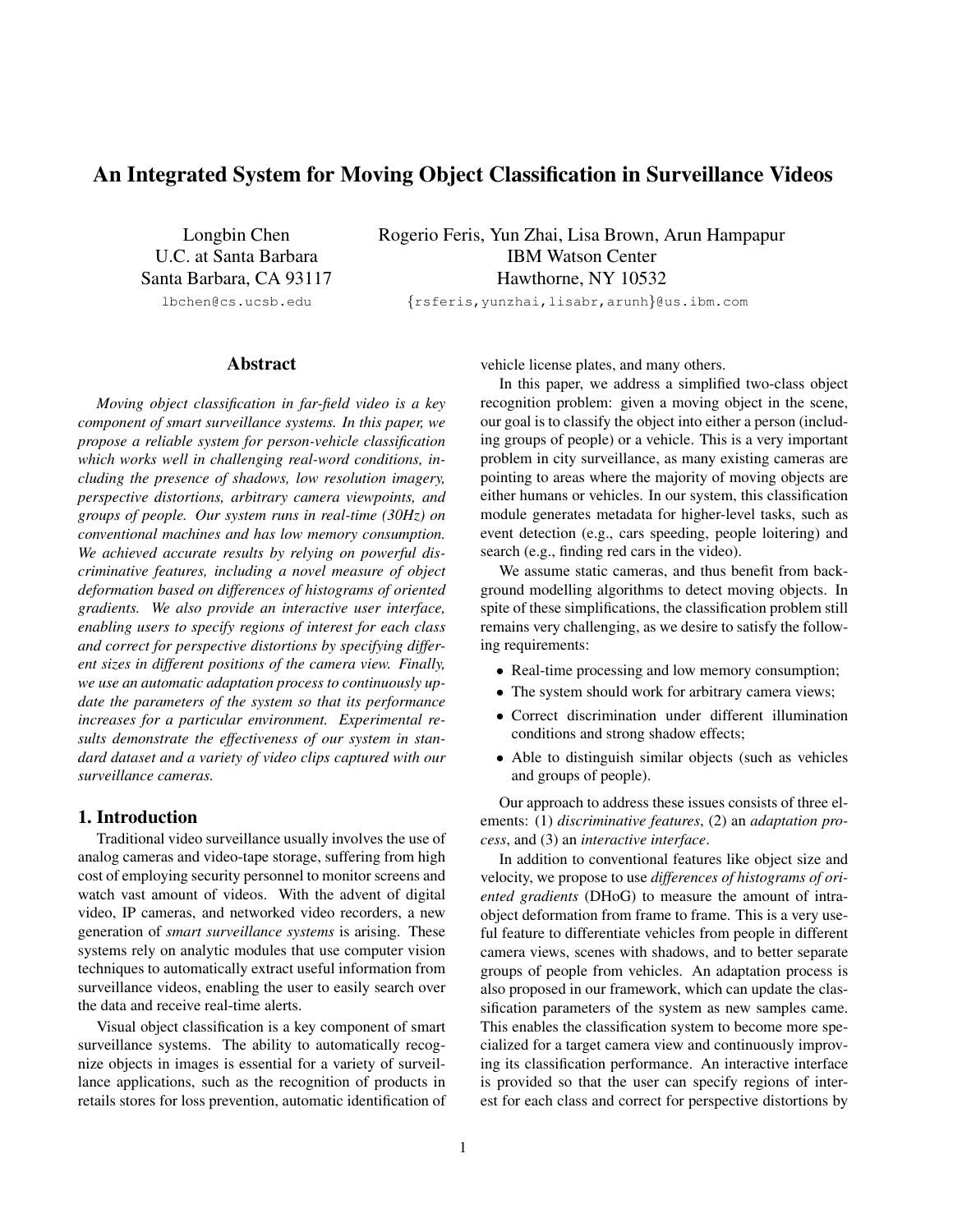specifying different sizes in different locations of the camera field of view. The use of this information in our system allows it to work for arbitrary camera viewpoints, while significantly improving the accuracy of classification.

Finally, all the three elements are integrated by means of a probabilistic framework. Our system is straightforward to implement, runs in real-time (30Hz), and provides very accurate classification results in challenging scenarios, as proven by our experimental results.

The remainder of this paper is organized as follows: related work is discussed in Section 2; Section 3 presents the proposed approach to classify moving objects into categories of people and vehicles; Section 4 explains the initialization of prior information using an interactive calibration tool; finally, experimental results are presented in Section 5, and conclusions are drawn in Section 6.

#### 2. Related Work

Over past several decades, many different approaches have been proposed to automatically classify objects in images and videos. Bag of Words and SIFT features [11, 8] have been popular methods for large-scale classification problems, involving multiple object classes. However, these techniques are designed to handle still images with high resolutions and are not appropriate to classify moving objects in low resolution surveillance videos. We are interested in processing video captured by far-field cameras, where objects such as pedestrians may appear 30-pixel tall. For these scenarios, there are two main streams of work which differ according to whether segmentation of moving objects is applied prior to classification.

Methods that do not rely on moving object segmentation generally scan the entire video frame, applying specialized detectors (such as pedestrian or car detectors) at each image location. Examples of methods that fall under this category include the work of Viola *et. al.* [14], Dalal and Triggs [3], and Schneiderman and Kanade [12]. Learning appearance for classification may be very useful for moving cameras or crowded scenarios, where segmentation/background subtraction is difficult. However, these approaches often require excessive amount of training data to learn robust classifiers and suffer from object pose variability.

Our work falls into the category of methods that assume static cameras and use background modelling to segment moving objects prior to classification. Relevant work in this area include *shape-based* techniques [2, 1] which exploit features like size, compactness, aspect ratio, and simple shape descriptors obtained from the segmented object. Shape features are in general sensitive to the presence of shadows cast over the object (as its alters the object shape) and may not offer sufficient discrimination power in specific classification tasks, like distinguishing groups of people from vehicles.

*Motion-based* methods have been proposed to overcome

part of these issues, mostly when the classification task involves only people and vehicles. Velocity features are important for discrimination, but are view-dependent and may be harmful when vehicles are moving slowly. A more interesting feature is based on the fact that humans often undergo non-rigid deformations compared to the rigid motion of cars. The *Recurrent Motion Image* method, proposed by Javed and Shah [7], consists in measuring the amount of deformation of the segmented foreground blob using the exclusive-or operator. Failures may occur in far-field pedestrian images where motion of the legs and arms may not be clearly captured. Also, processing the foreground blob to check non-rigid motion (rather than the image) may not be reliable when morphological operations are applied to the blobs for improving segmentation. Lipton [10] computes a dense per-pixel optical flow estimation to identify non-rigid motion, and it is a relatively expensive approach. Recently, Li *et. al.*, [9] integrated appearance-based features with approaches based on background subtraction to classify objects in far-field videos. They used Adaboost learning with *Multi-block Local Binary Patterns* and *Error Correcting Output Codes* to classify moving objects into six classes: car, van, truck, person, bike, and group of people. A large training set was required to learn a robust classifier.

*Adaptation* to new environments is an important property of object classifier systems in video surveillance. Bose and Grimson [1] proposed a method to first identify *sceneinvariant* features and use them to design a baseline classifier. This classifier is then adapted to any given scene by learning scene-specific features with the help of unlabelled data. Appearance-based *online learning* [5] has also been used to improve classification in new environments.

### 3. People and Vehicle Classification

In this section, we present our approach to the problem of moving object classification in surveillance domain and describe a novel integrated system to provide an effective solution to this problem for multiple views.

#### 3.1. Problem Settings and Challenges

In most video surveillance systems, camera views are static, i.e., there is no change in either extrinsic or intrinsic parameters of the camera. In these situations, users are often interested in the problem of differentiation between people and vehicles. The proposed classifier is able to distinguish people from vehicles, and treat individual persons and groups of people as the same object class, People.

The input of our system includes (1) input video frames, (2) background subtraction outputs, and (3) object tracking results. Since background subtraction and object tracking are not the focus of this paper, the object classifier considers them as perfect results. In actual experiments, we applied multiple track filters to eliminate noisy tracks. There are many existing approaches for background sub-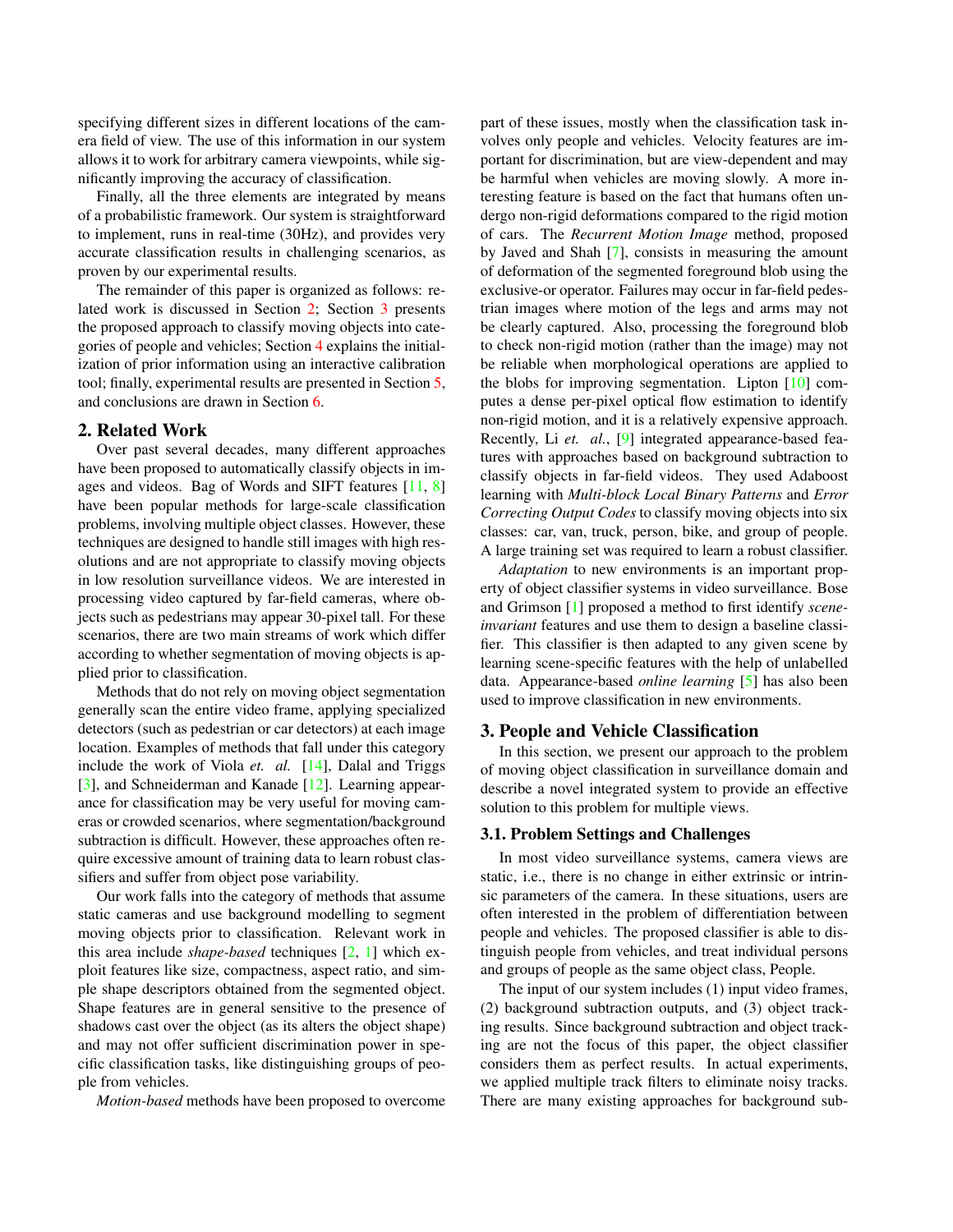traction (BGS)[4, 6] and moving object tracking [13, 15]. In our experiments, we have used the Mixture of Gaussians for the background subtraction modelling and appearancebased blob tracking for generating object tracks.

One major challenge of the object classification task in surveillance videos is to handle different camera views and scenes, such as different view angles, zooms and lighting conditions. This causes variations in object appearance, shape, speed, and sometimes also results in long shadows along the objects. Many existing approaches only focus on a subset of these variations in a specific view, and thus, fail to address the challenge of multi-view invariance.

Another interesting challenge is to distinguish a group of people from a vehicle, which have similar shapes and sizes in the same camera view. Our system improves the classification accuracy by correctly distinguishing groups of people from vehicles via novel view-invariant feature, DHoG. This is explained in the subsequent section.

#### 3.2. Feature Extraction

Given the limited computational resources and real-time requirement in practical video surveillance applications, the features used for object classification must be low cost and efficient for computation. In our framework, we have used four object track features. Two of these features, *object size* and *velocity direction*, are view-dependent and extracted from the BGS and tracking results.

The purpose of using object size is that size information is the most distinctive feature to distinguish single persons from vehicles since persons possess much smaller shapes than vehicles at the same location in the field-of-view. Another advantage of using object size is that the sizes of persons are more coherent, and there is less variance within the class of people compared to vehicles. The size of an object at frame  $i$  is computed as the area of the corresponding foreground motion blob and is denoted as  $s_i$ . The size vector of the entire track is defined as  $\mathbf{s} = (s_0, s_1, \dots, s_n)$ , where  $s_0$ is the object size at the starting point of the track.

In many scenarios, velocity direction of moving objects can be a distinctive feature. For instance, at a streetintersection, pedestrians typically walk along the zebracrossings which are perpendicular to vehicle movements. The velocity direction measurement is equally discretized into 20 bins. The velocity of an object at frame  $i$  is denoted as  $v_i$ , and similar to the size vector, the velocity vector of the entire object track is defined as  $\mathbf{v} = (v_0, v_1, \dots, v_n)$ .

There is an additional straightforward yet very informative feature, the *location*  $x_i$  of the moving object. The location feature relates to the context of the environment, and its usage is applied through the settings of regions-of-interests (ROIs). The ROIs define where objects of each class would appear in the camera view by object's centroid. This is a strong cue for identifying people in views such as roads and building entrances where vehicles seldom appear. The loca-



Figure 1. DHoG plots for three types of objects: *Person*, *Group of People* and *Vehicle*. Horizontal axis represents the *track length* of the samples, and vertical axis represents the DHoG values. Note that the overall DHoG values Θ for *Person* and *Group of People* are much higher than the one for *Vehicle*, and thus, it is a very discriminative feature to separate people from vehicles.

tion vector of the object is denoted as  $\mathbf{x} = (x_0, x_1, \dots, x_n)$ .

Lastly, we have developed a novel view-independent feature, *Differences of Histograms of Oriented Gradients*, DHoG. Given an input video image with foreground blob mask generated by background subtraction module, the histogram of oriented gradients (HoG) is computed. It is well known that HoG is robust to lighting condition changes in the scene. HoG of the foreground object is computed at every frame in the track, and DHoG  $\Theta$  is calculated in terms of the difference between HoGs obtained in consecutive frames in terms of histogram intersection,

$$
\Theta_i = 1 - \sum_j \min(H \circ G_i^j, H \circ G_{i-1}^j),\tag{1}
$$

where  $j$  represents the bins in the oriented gradient histogram, and  $j = 1, \dots, 8$ . The DHoG of the entire object track is formulated using both spatial and temporal information of the track data. Here we introduce the concept of *track distance*,  $T = \sum_{m=1}^{\infty} |x_m - x_{m-1}|$ . This is used to normalize the incremental distance rather than the Euclidean distance between observations. The overall DHoG Θ is defined as the weighted mean of individual samples,

$$
\Theta = \frac{\sum_{i=1}^{n} \Theta_i \times a_i}{L},\tag{2}
$$

where weight  $a_i = |x_i - x_{i-1}|$  and the length of the entire object track  $L = \sum_i a_i$ . The advantage of using the weighted mean is that the observed samples with low velocities do not contribute much in the overall DHoG modelling. This is critical in scenarios where people stand still for a long time after/before walking. In this case, since the person is being still, the frame-to-frame DHoG will be small due to small deformation. The weighted mean in this case will ignore these samples and only considers the samples with significant motion.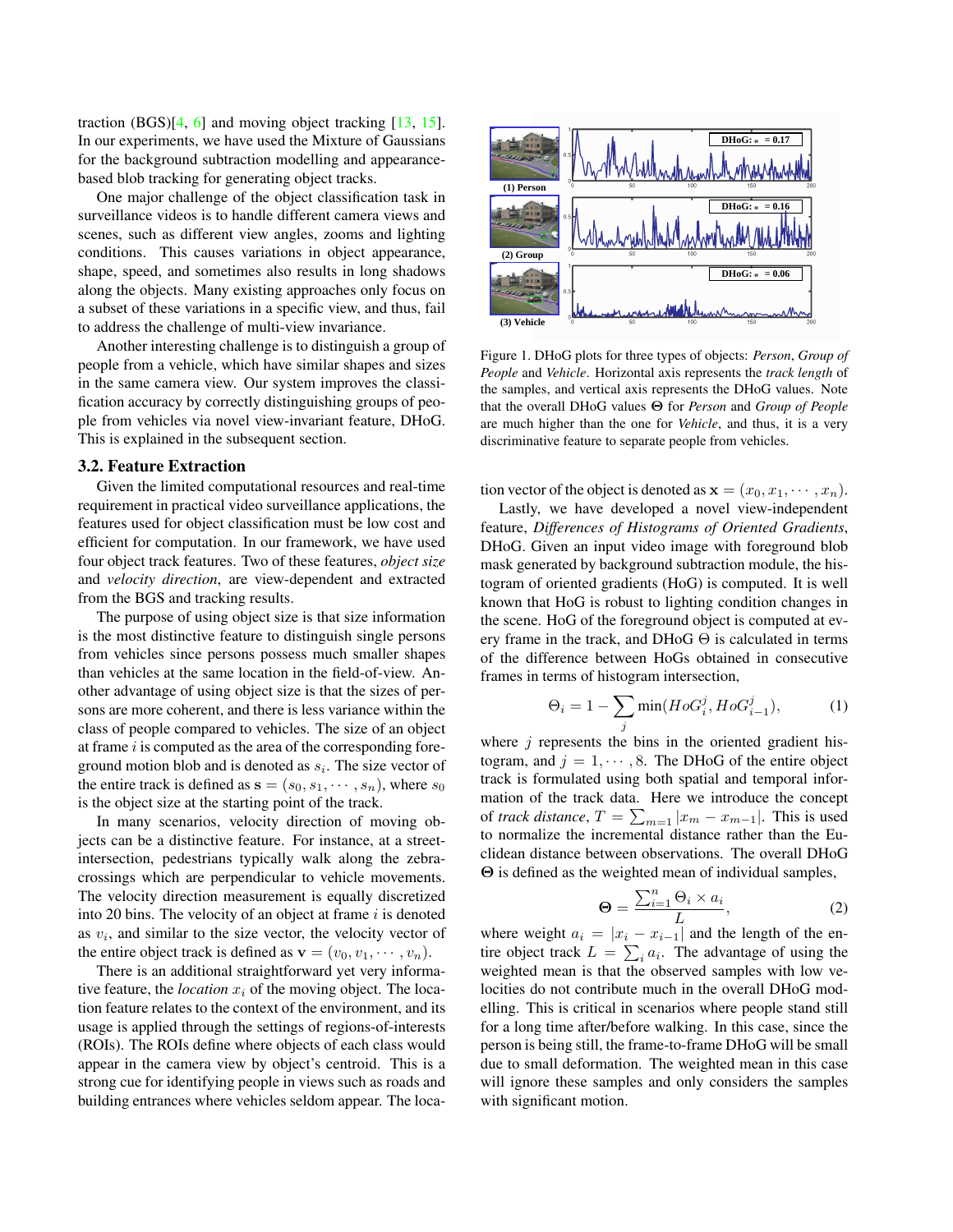

Figure 2. Object size distributions for *People* and *Vehicles* from a single camera view block (red box in the key-frame). Size models of people and vehicles are very distinctive within the same view block due to less perspective effect.

DHoG models the intra-object deformation in the temporal domain. Thus, it is invariant to different camera views. In general, vehicles produce smaller DHoG than people since vehicles are more rigid when in motion. This feature is useful to distinguish large groups of people from vehicles, in which case they have similar shapes and sizes. Examples are shown in Figure 1 to demonstrate the effectiveness of using DHoG to distinguish vehicles from people (both single persons and groups of people).

#### 3.3. Object Classification

We pose the moving object classification task as a Maximum A Posterior (MAP) problem. The classification is performed by analyzing the features of the entire object track, i.e., classification decision is made after the tracking is finished. Let  $C$  be the class label of a target object, where  $C \in \{P, V\}$  (P stands for *people* and V stands for *vehicles*). The classification is carried out by estimating the following probability,

$$
p(C|\mathbf{s}, \mathbf{v}, \mathbf{x}, \Theta) = \frac{p(\mathbf{s}, \mathbf{v}, \Theta | \mathbf{x}, C) p(\mathbf{x}, C)}{p(\mathbf{s}, \mathbf{v}, \mathbf{x}, \Theta)}
$$
  
 
$$
\propto p(\mathbf{s}, \mathbf{v}, \Theta | \mathbf{x}, C) p(\mathbf{x}, C). \quad (3)
$$

Let  $M = (\mathbf{s}, \mathbf{v}, \mathbf{x}, \Theta)$ . Given the assumed object class C and its location vector x, the other three features, s, v and Θ, are considered independent to each other. Therefore, Eqn.3 becomes the following,

$$
p(C|\mathbb{M}) \propto p(\mathbf{s}|\mathbf{x}, C)p(\mathbf{v}|\mathbf{x}, C)p(\mathbf{\Theta}|\mathbf{x}, C)p(\mathbf{x}, C)
$$
  
log  $p(C|\mathbb{M}) \propto \log p(\mathbf{s}|\mathbf{x}, C) + \log p(\mathbf{v}|\mathbf{x}, C)$   
+log  $p(\mathbf{\Theta}|\mathbf{x}, C) + \log p(\mathbf{x}, C)$ ) (4)

Since DHoG Θ models the self-variance of the object appearance and is assumed to be independent to each object location, Eqn.4 is further derived to be,

$$
\log p(C|\mathbb{M})
$$
  
\n
$$
\propto \sum_{t=1}^{n} \log p(s_i|x_i, C) + \sum_{t=1}^{n} \log p(v_i|x_i, C)
$$
  
\n
$$
+ \sum_{t=1}^{n} \log [p(C|x_i)p(x_i)] + \log p(\Theta|C), \qquad (5)
$$



Figure 3. DHoG distributions for classes of *People* and *Vehicles*. Note that DHoG values for people are much higher and more spread than DHoG values for vehicles.

Eqn.3 is now decomposed into different likelihood and prior terms. To accommodate the perspective effect of the camera, the entire image field-of-view is equally partitioned into a set of  $N$  blocks, each of which is represented by its center location  $b_m$ . For the likelihoods/priors that use the viewdependent features (size, velocity, location), the distributions are estimated and maintained for each image block, and this is followed through out the rest of this paper. The priors and likelihoods are initialized at the beginning of the object classification process and continuously updated using the adaptation as more samples acquired.

The size likelihood  $p(s_i|x_i, C)$  is specified by a Mixture of Gaussians model for each image block. There are two Gaussian models in this distribution corresponding to the person and vehicle classes respectively. The initial values of the model parameters (mean and variance) are specified by the user through the interactive calibration tool presented in Section 4, and one example distribution of object sizes in a selected view block is shown in Figure 2. The velocity likelihood  $p(v_i | x_i, C)$  is initialized as uniformly distributed since there is little evidence for users to draw inference on appropriate parametric distributions to model the object velocities. The DHoG likelihood  $p(\Theta|C)$  is specified by using the training data acquired from multiple views. Similar to the size likelihood, the DHoG likelihood is also modelled by a Mixture of Gaussian distribution with two models corresponding to people and vehicle classes. One example DHoG distribution for *people* and *vehicles* are shown in Figure 3. The location likelihood  $p(C|x_i)$  is related to the object class region-of-interests (ROIs). Given ROIs for people  $\{R_P\}$  and ROIs for vehicles  $\{R_V\}$ , the likelihoods should satisfy the following conditions,

$$
p(C_P|x_i) > p(C_V|x_i), \text{ if } x_i \in \{R_P\} \land x_i \notin \{R_V\},
$$
\n
$$
p(C_P|x_i) \cong p(C_V|x_i), \text{ if } x_i \in \{R_P\} \land x_i \in \{R_V\},
$$
\n
$$
p(C_P|x_i) < p(C_V|x_i), \text{ if } x_i \notin \{R_P\} \land x_i \in \{R_V\}.\tag{6}
$$

The calibration tool presented in Section 4 also provides the users an intuitive and convenient way to specify the ROIs for classes of people and vehicles, and the location priors are initialized using the user specification.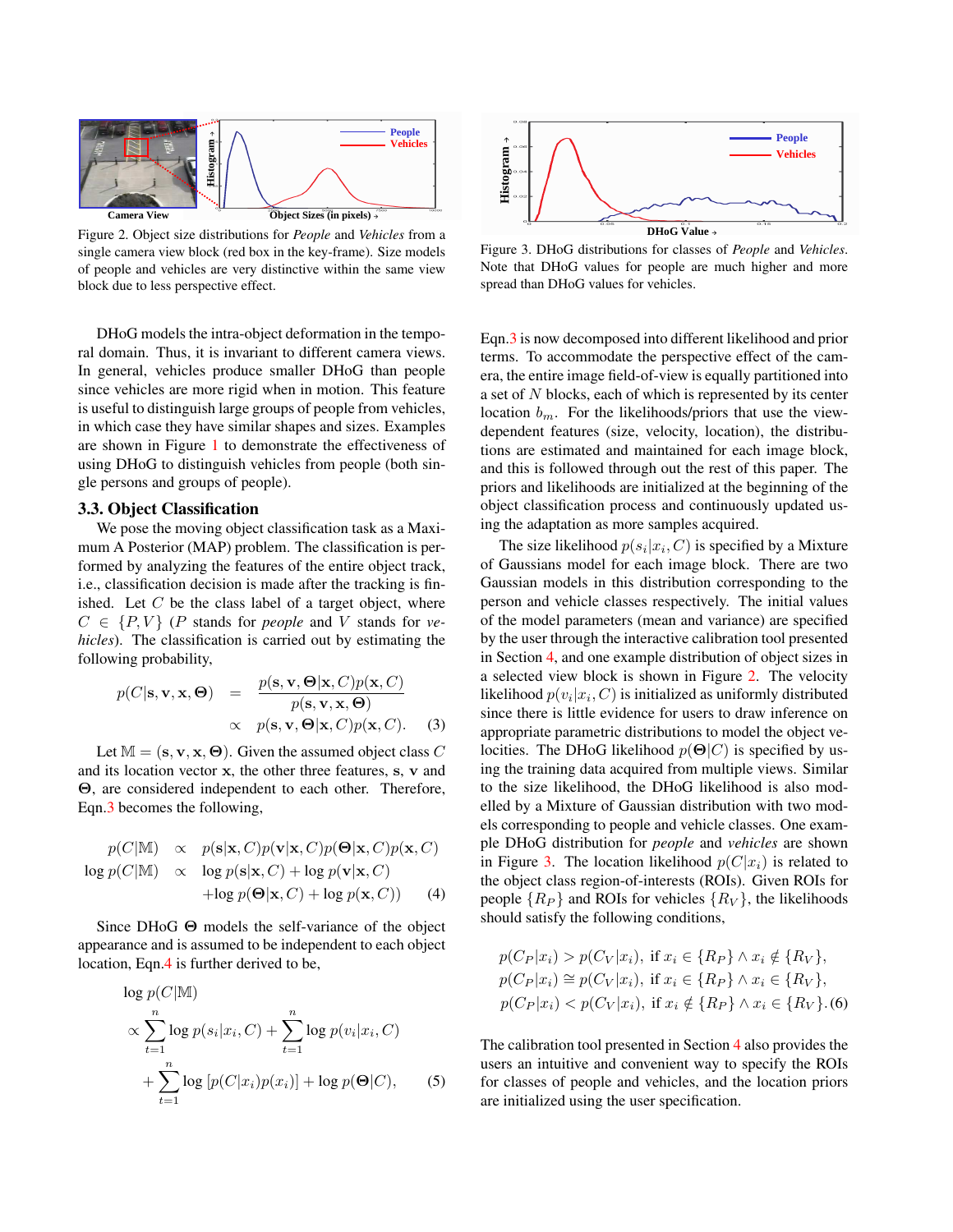#### 3.4. Adaptations

In practice, specified prior information does not perform perfectly in a new camera view, e.g., due to different viewing angles or unexperienced lighting conditions. In this case, effective feature adaptation becomes critical to the object classification task. There are two aspects of the adaptation: (1) adaptation to the physical environment of the scene to accommodate different perspective effects, and (2) adaptation to particular time periods to handle different object appearances across the time. In this section, we describe how to update the likelihood information using newly acquired object samples. In our adaptation process, only objects with high classification confidence values are used to update the likelihoods, i.e.,  $|p(C_P |M) - p(C_V |M)| > Th$ . The following explanation of the adaptation process uses an example of classifying people. An analogous adaptation process is carried out for vehicles in the similar fashion.

The adaptation is applied to the likelihood distributions of every image block. Once an object is confidently classified to be a person, its observation M at each frame is used to update the four likelihood terms described in the previous section. The size likelihood is modelled using a Mixture of Gaussians with the mean  $\bar{s}_P$  and variance  $\sigma_P^2$ ,

$$
\bar{s}_P = E(s_P) = \frac{1}{Z} \sum_k s_P^k,
$$
  
\n
$$
\sigma_P^2 = E(s_P^2) - \bar{s}_P^2 = \frac{1}{Z} \sum_k (s_P^k)^2 - \bar{s}_P^2.
$$
 (7)

where  $Z$  is the total number of observed size samples for people class. If the terms  $\sum_{k} s_{P}^{k}$  and  $\sum_{k} (s_{P}^{k})^{2}$  are calculated in an incremental fashion, there is no need to store all the samples. The same updating mechanism is applied in the adaptation for the DHoG likelihood  $p(\Theta|C)$ .

For the velocity likelihood  $p(v|x, C_P)$ , an orientation histogram is constructed and  $p(v = v|x, C_P)$  =  $f(\nu|x, C_P)$ , where  $f(\nu|x, C_P)$  is the frequency of velocity direction  $\nu$  at image block x for the people class. Thus, adaptation of the velocity likelihood computation is to update the frequency values of the orientation histogram.

Different from the above likelihoods which are updated using an exact computation, adaptation of location likelihood is carried out approximately. If an object is classified as a person, the location likelihood update is defined as,

$$
p^{new}(C_P|x) = min[1, (1-\alpha)p^{old}(C_P|x) + \alpha],
$$
  
\n
$$
p^{new}(C_V|x) = (1-\alpha)p^{old}(C_V|x).
$$
 (8)

where  $\alpha$  is a fixed update factor. Similarly, the same update schema applies to the situation when vehicles are detected. The reason for using a fixed update factor  $\alpha$  is to make the object classification system adapt to the more recently acquired samples. By doing this, the classifier can also adapt to the temporal context of the camera view. This is particularly useful in places where people and vehicles occupy

the same area in different time periods. For instance, in a shopping area, only pedestrians are allowed to walk along the street during the daytime. However, after store closing time, as amount of people is significantly reduced, loading/shipping vehicles start coming into and going out of the scene. In this example, using fixed updating factor gives a favorable bias to the vehicle samples during the night time surveillance even if they appear in areas which are initially declared to be people ROIs.

## 4. Setting Likelihoods Using Calibration Tool

For prior information that is computed using viewdependent features (size, location, velocity, etc), it is very inconvenient for the user to specify the proper initializations for every camera view. In this section, we present a graphical user interface (UI) tool which provides users an efficient way to specify appropriate calibration settings of the target camera view in an interactive way. In particular, the calibration tool helps the user to initialize two likelihoods which were discussed in the previous section: (1)  $p(C|x_i)$ , the probability of an object class at a given location in the image, and (2)  $p(s_i|x_i, C)$ , the probability of tracked blob size given the object class and location. As aforementioned, camera view is partitioned into a grid of  $N$  blocks. The center of image block  $i$  is taken as location  $x_i$ .

## 4.1. Region of Interests (ROI)

In many situations, objects of one class are more likely to appear in certain regions in the camera view. For instance, in the city street environment, people usually walk along the sidewalk, while on the other hand vehicles mainly run in the middle of the road. This is a strong cue in the object classification process. In our system, we classify tracked objects into two classes, people  $(C_P)$  and vehicles  $(C_V)$ , and users can specify the ROIs of each object class in the camera view through the calibration tool. In this calibration tool, one or multiple ROIs for the target class can be created, modified and deleted as needed. Screen-shots of the interface are shown in Figure 4.

Let the label of an object class be  $C_k$ ,  $k \in \{P, V\}$  and its complement class be defined as  $C_{k'}$ . The region-of-interests of object class  $C_k$  is defined as  $\{R_k\}$ . Similarly, ROIs for the complement object class is defined as  $\{R_{k'}\}$ . Thus, the likelihood  $p(C_k|x_i)$  of a given image location  $x_i$  is computed as follows,

$$
p(C_k|x_i) = 1.0, \text{ if } x_i \in \{R_k\} \land x_i \notin \{R_{k'}\},
$$
  
\n
$$
p(C_k|x_i) = 0.5, \text{ if } x_i \in \{R_k\} \land x_i \in \{R_{k'}\},
$$
  
\n
$$
p(C_k|x_i) = 0.0, \text{ if } x_i \notin \{R_k\}.
$$
 (9)

These likelihoods are later updated by the adaptation process. For instance, if vehicles are detected in the exclusive ROIs for people, likelihood  $p(C_P |x)$  will be adjusted to a lower value while  $p(C_V | x)$  is increased (Sec. 5.3).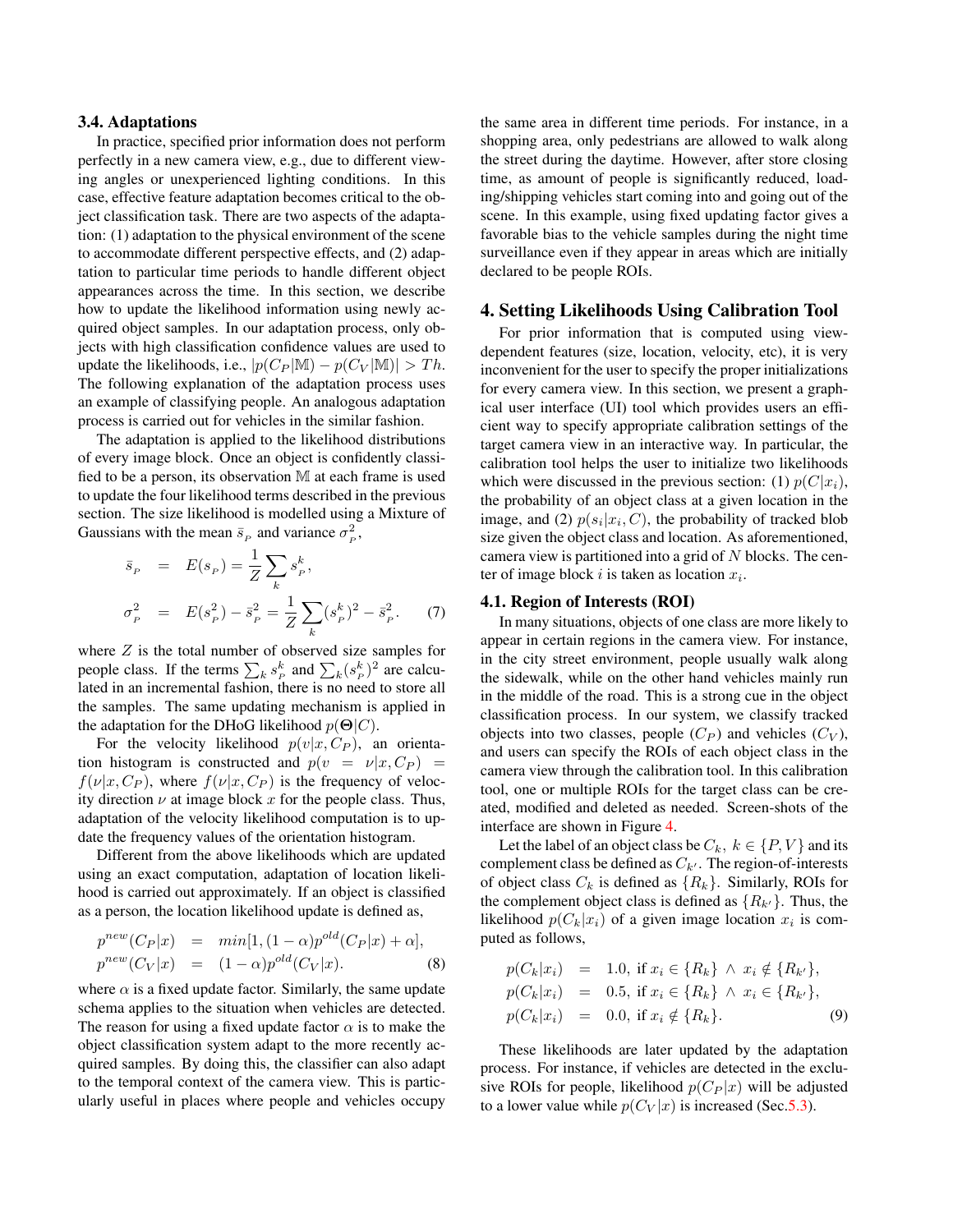

(a) ROI for People (b) ROI for Vehicles (c) Size Models



Figure 4. Calibration tool interface. (a) ROI for people - entire camera view. (b) ROI for vehicles - drive ways. (c) Person size models specified by the user. In (c), user can create, move and resize a target size sample (the largest box in the figure).

## 4.2. Object Size Normalization

Due to the more consistent appearance of people in the image, we focus on the person size models and use them for object size normalization of all object classes. Our calibration tool provides an easy and intuitive way to assist the user to specify possible person size information in the image field-of-view. To obtain a person size sample, the user can use the mouse to add a person model at the target location in the image. The person model is further moved and resized to the desired location and size, such that the camera perspective effect at that image location is properly approximated. One example of the person models is shown in Figure 4.c, where six person size samples are specified across the image. The specified person size sample is denoted as  $\hat{s}_m, m \in [1, M]$ , where M is the total number of person size samples. Its location is  $\hat{x}_m$ . For the purpose of effectiveness, users are usually required to specify at least five samples across the image.

Once sufficient person size models are specified by the user through the calibration tool, the predicted size distribution of each image block is initialized by interpolating the specified size samples. Given a target image block  $x_i$ , its predicted mean person size is denoted as  $\bar{s}_i$  computed as,

$$
\bar{s}_i = \sum_{m=1}^{M} w_m \times \hat{s}_m, \qquad (10)
$$

where  $w_m$  is the interpolation weight for size sample  $\hat{s}_m$ . It should satisfy  $w_m \propto \frac{1}{\|x_i - \hat{x}_m\|}$  and  $\sum w_m = 1$ . Based on this interpolation, the object size likelihood at a given location for the object classes is defined as,

$$
p(s_i|x_i, C_P) = N(s_i|\bar{s}_i, \sigma^2), \qquad (11)
$$

$$
p(s_i|x_i, C_V) = N(s_i|\alpha \bar{s}_i, \sigma^2), \quad (12)
$$

where  $N(a|b, c)$  represents the probability of value a in a Gaussian distribution with mean of  $b$  and variance of  $c$ , and  $\alpha$  is a scaling factor to separate models for people and vehicles. For the initialization, scaling factor  $\alpha$  and distribution variance  $\sigma^2$  are set to be constant values for both classes. (Note: values of  $\alpha$  and  $\sigma^2$  can also be learned from previous



Figure 5. Example keyframes of testing videos. Dataset covers various scenes and different views of the same scene.

empirical statistics.) As described in the previous section, the mean and variance of the object classes are later updated by the adaptation process.

## 5. System Performance Analysis

## 5.1. Experimental Results

To demonstrate the effectiveness of our proposed object classification framework, we have tested our system on a variety of video data, including different scenes and different views of the same scene. There are two data sets used in our experiments. The first set is the PETS 2001 dataset. The second data set is a collection of videos obtained from different sources. Some keyframes of the testing videos are shown in Figure 5. The testing videos range from 15 minutes to 7 hours long, and they are resized to the same dimension of 320x240. For computation of location-related likelihoods, the camera views are equally partitioned into grids of blocks with size of 20x20, and distributions are established for each block. The experiments are performed using all presented features (object size, velocity, location/ROI and DHoG) and the feature adaptation process. Currently, all features have equal weights in the inference. Different weights can also be applied to achieve better performance.

Table 1 presents the object classification results on both testing data sets. This table shows the groundtruth  $(TT)$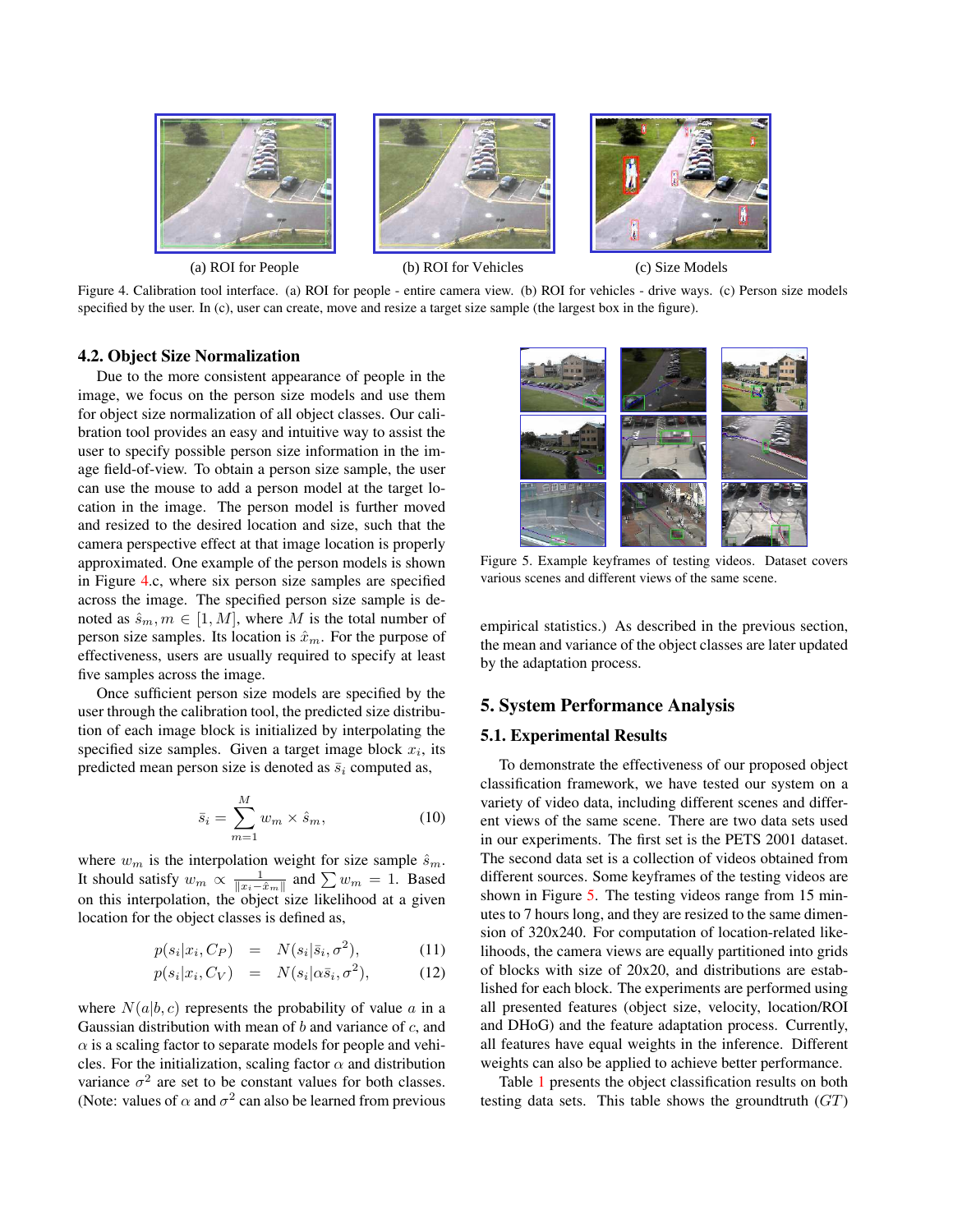| <b>Videos</b>          | <b>GroundTruth</b> |          | <b>People Detection</b> |                        | <b>Vehicle Detection</b> |                        |
|------------------------|--------------------|----------|-------------------------|------------------------|--------------------------|------------------------|
|                        | People             | Vehicles | <i>True Positives</i>   | <b>False Positives</b> | <i>True Positives</i>    | <b>False Positives</b> |
| PETS D1TeC1            | 6                  |          |                         |                        |                          |                        |
| PETS D1TeC2            |                    |          |                         |                        |                          |                        |
| PETS D2TeC1            | h                  |          |                         |                        |                          |                        |
| PETS D2TeC2            |                    |          |                         |                        |                          |                        |
| PETS D3TeC1            | 16                 |          | 10                      |                        |                          |                        |
| PETS D3TeC2            | 13                 |          | h                       |                        |                          |                        |
| Sequence HW1           | 16                 | 82       | 14                      |                        | 81                       | ↑                      |
| Sequence HW2           | 67                 | 22       | 66                      |                        | 22                       |                        |
| <b>Traffic Complex</b> | 125                | 696      | 121                     |                        | 696                      |                        |
| Traffic VideoD         | 44                 | 46       | 40                      |                        | 45                       |                        |
| Shadow                 |                    |          |                         |                        |                          |                        |

Table 1. System performance summary.





**(a) Long Shadow (b) Group of People (c) Incorrect Tracking**

Figure 6. Correct classification results for long shadow (a) and group of people (b). The major reason that classification fails is incorrect tracking results (c).

of the data set and the classification results for *people* and *vehicles*, including true positives  $(TP)$  and false positives  $(FP)$ . There are total 308 people and 855 vehicles in the groundtruth. PETS dataset has more people than vehicles, while dataset 2 contains more vehicles since they are mostly recorded from street scenes. The accuracy measurement is defined as follows,

$$
Accuracy = \frac{Total Number of True Positives}{Total Number of Ground truth}.
$$
 (13)

Based on the results shown in Table 1, the overall classification accuracy is 97.7% for over 1100 moving objects. Some of the successful cases are shown in Figure 6, where challenging scenarios, such as a person with long shadow (Figure  $(6. a)$  and a group of people (Figure  $(6. b)$ ), are correctly classified as *People*.

Currently, our framework assumes tracking results are perfect before performing object classification. Thus, if the background subtraction and/or tracking module fail to produce reliable results, the object classifier will also fail due to incorrect input data. This is the main reason for the lower performance on two sequences "PETS D3TeC1" and "PETS D3TeC2". One failing case is also shown in Figure 6.c, where tracking of a mass of crowd failed.

#### 5.2. Feature Effectiveness Analysis

We have demonstrated the effectiveness of the overall system. In this section, we analyze the improvement caused



Figure 7. Performance comparison between using only baseline features and using both baseline features and DHoG.

by each individual features. Based on the empirical observations, we have drawn the conclusion that *size* and *velocity* play the major role in the classification process and combination of these two features provides over 60% classification accuracy in most videos. Thus, we consider these two features as our baseline features and focus our analysis on the effectiveness of *DHoG* and *location*.

Figure 7 shows the comparison between using base classifiers only and using both base classifiers and DHoG. Overall, using DHoG improved the classification accuracy by ∼10%. The major contribution of DHoG is to properly classify persons with shadows and distinguish groups of people from vehicles. There are a few incorrectly classified objects when using DHoG. The reason is that DHoG models the intra-object deformation based on object's global information (oriented-gradient histogram). Thus, if the target object is partially or completely occluded, DHoG's performance degrades since only partial information is available. One solution to this problem is to neglect the object samples when object is in occlusion and only uses fully observed samples for classification inference.

Figure 8 shows the performance comparison between using baseline features and using both baseline features and location information. The improvement of using regionsof-interests (ROIs) is prominent in scenarios where people and vehicles have relatively separate areas. In this case, ROIs for people and vehicles have little or no overlap, and